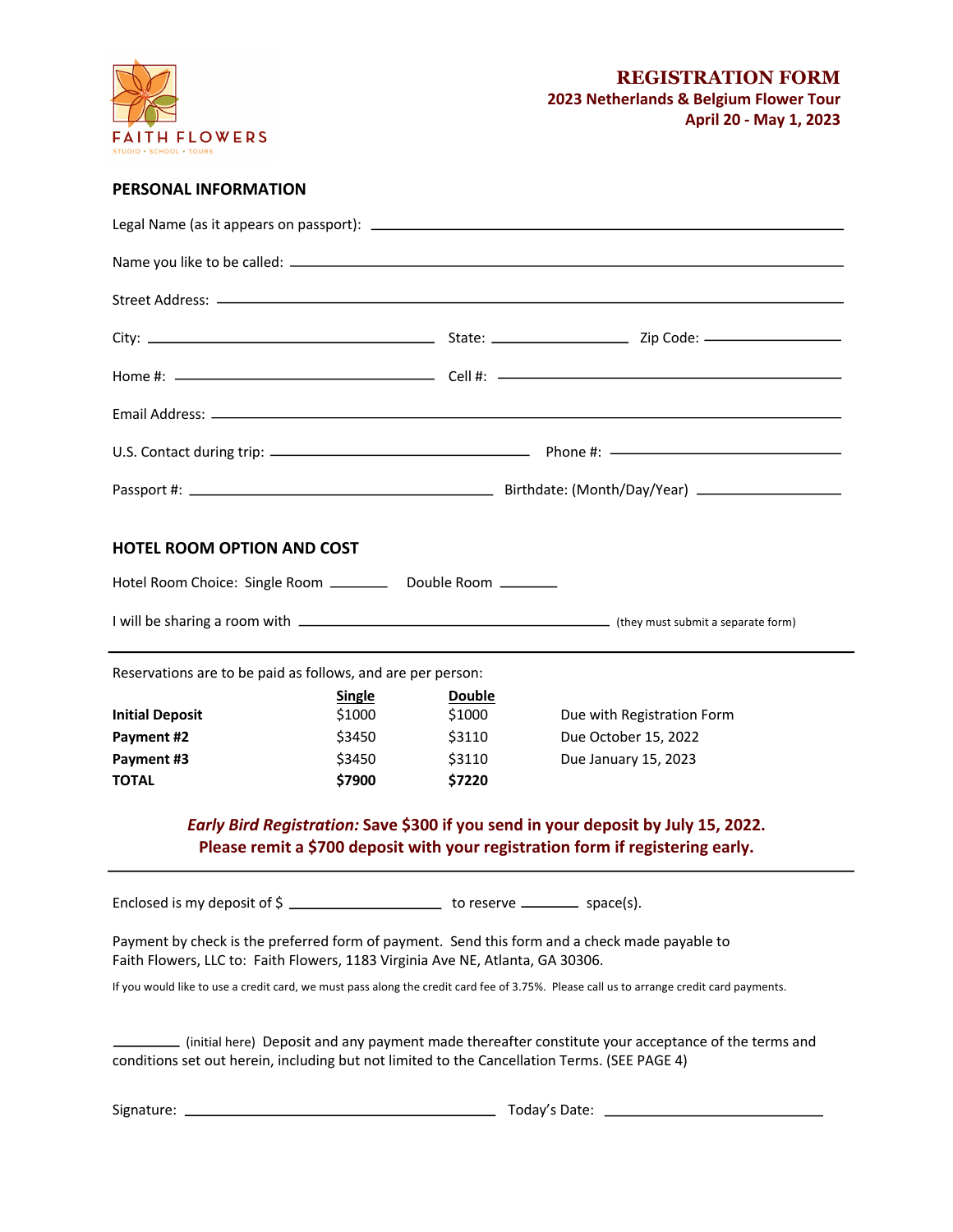## **EARLY ARRIVAL OPTION**

If you wish to arrive before our Thursday, April 20 start date you may wish to take advantage of our Early Arrival Option. You will receive our discounted group rate for your hotel room, which includes daily breakfast, at the Conservatorium Hotel. You will pay the hotel directly upon arrival and you are responsible for all fees and charges associated with the Early Arrival Option. \*Subject to hotel room availability\*.

**Name:** 

I will arrive Tuesday, April 18 (2 nights early)

I will arrive Wednesday, April 19 (1 night early)

**Early Arrival Hotel Room Choice:** 

Single Room at €595.00 per night

Double Room at €619.50 per night

I will be sharing a room with  $\overline{\phantom{a}}$ 

**If you have any questions about our upcoming tour or the registration process, please contact Kristin Fabrizio at kristin@faithflowers.com or call the studio at 404-922-8298.**

Faith Flowers | 1183 Virginia Ave NE, Atlanta, GA 30306 | www.faithflowers.com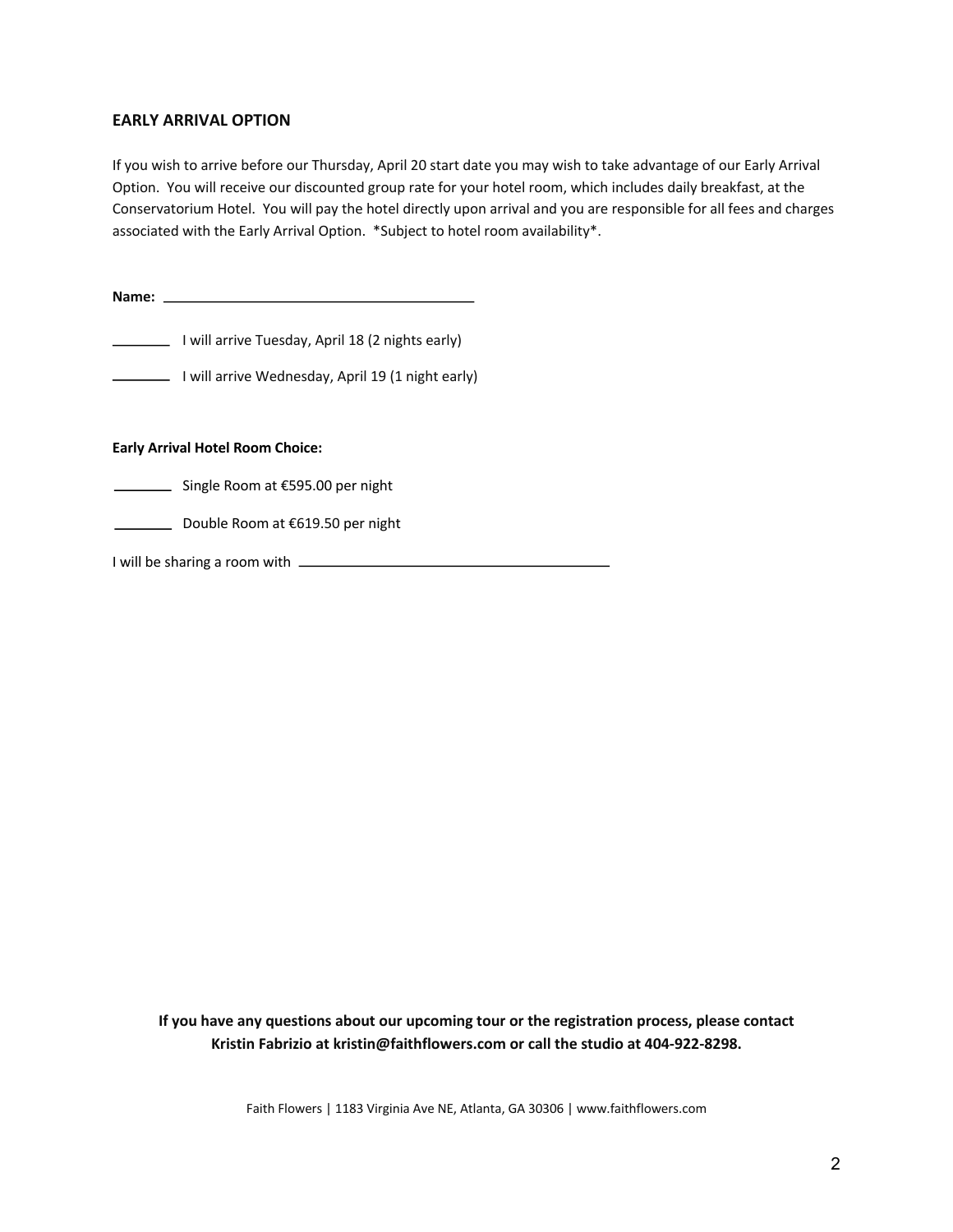#### **HEALTH INFORMATION** Your Name: <u>**\_**</u>

This information is important for us to know in case of an emergency while on the tour.

- 1. Do you have any medical conditions that we should be aware of?
- 2. Are you traveling with any medication? If yes, please list.
- 3. Do you have any allergies? If yes, please list.
- 4. Do you have any medical or allergy related dietary requests? (Please be as specific as possible. We have many group meals which must be pre-ordered.)
- 5. (initial here) I understand that there are many activities that require walking or standing for 30 minutes or more on uneven surfaces. Do you have any physical restrictions?

### **FUN FLOWER QUESTIONS!**

- 1. Our travelers generally have a wide range of interest and experience in flower arranging and gardening. Tell us a little about your flower arranging and/or gardening experience.
- 2. Have you taken any flower arranging classes? If so, what classes have you taken?
- 3. What are you hoping to learn or achieve on this trip?
- 4. How did you hear about us?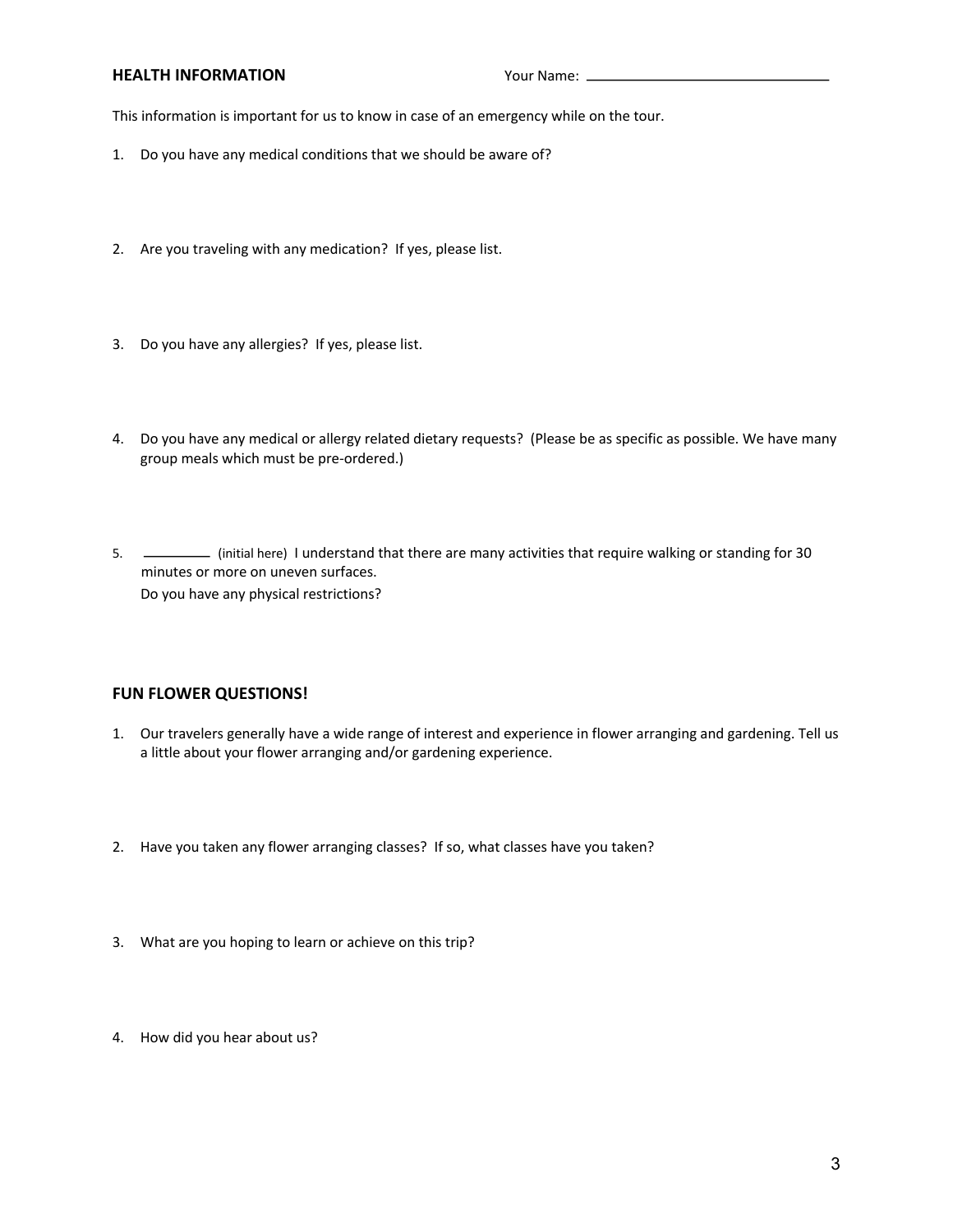#### *THE FINE PRINT*

*FAITH FLOWERS LLC FLOWER TOUR AGREEMENT THE NETHERLANDS AND BELGIUM April 20 – May 1, 2023*

*Tour Cost: Total Tour Cost includes both travel coordination by Faith Flowers, LLC and all scheduled activities described on the itinerary, including tour guides, transportation to and from activities, class instructors, and entry fees (gardens, sites, musuems, etc). Double occupancy or single occupancy hotel rooms for 11 nights, breakfast every day, lunch for 4 days, and 5 dinners are included.*

*Tour Cost Subject to Change: Tour Cost is an estimate based on a 16 person trip and group lodging (hotel fees are subject to change until confirmed). Tour Cost may be increased if the Tour does not reach at least 16 travelers. Further, Tour Cost may be adjusted based on changes to the Itinerary.* 

*Excluded Costs: Airfare, travel from airport to hotel, passports fees, entry/exit visa costs, COVID-19 and health fees, personal gratuities, laundry and dry cleaning, portage, personal transportation outside of group transportation, wines, liquors, beverages, personal excursions, and meals (other than those listed on the Itinerary) are not covered by the Tour Cost.* 

*Payment by ACH (bank payment) or check is preferred. Payment by credit/debit (paid via a link provided in a separate email) will incur an administrative fee of 3.75%. Send checks to Faith Flowers, LLC, 1183 Virginia Avenue, NE, Atlanta, GA 30306.* 

*Faith Flowers Flower Tours are limited in space and are available on a first come basis.* 

*Cancellation: Faith Flowers, LLC undertakes substantial efforts at travel coordination for the Tour, including research, communication with vendors, securing appropriate entry to activities, and negotiating accommodations. Cancellation by you at any time will be subject to a \$1000 Cancellation Fee per person. You acknowledge that the Cancellation Fee is a reasonable amount based on the work performed prior to travel. Many costs (fees for activities or hotel) are paid by Faith Flowers LLC in advance of travel and are not subject to refund, would affect the Tour Cost if refunded, or would require extensive efforts to secure refund in the event of your cancellation. As such, in addition to the Cancellation Fee, cancellation by you from the date of signature/acceptance of terms to 120 days prior to departure will result in forfeiture of sixty percent (60%) of Tour Cost per person. Cancellation by you from 120 days until departure will result in one hundred percent (100%) forfeiture of the entire Tour Cost.* 

*Air Transportation: You agree to arrange airline travel separately and are solely responsible for any and all fees related to air travel. You are solely responsible for any and all penalties and fees incurred as a result of program cancellation (whether by you or by Faith Flowers, LLC) and/ or change in travel dates or airline schedules or delays.* 

*Travel Insurance: Faith Flowers, LLC recommends, in the strongest possible terms, insurance that includes coverage for trip delay/interruption/cancellation, baggage loss/delay, and medical expenses (including medical evacuation). You are responsible for securing travel insurance.*

*Health: The Tour may require walking or standing for up to 30-45 minutes on uneven surfaces. By signing this agreement, you are certifying that you have no physical, mental, or medical condition or disability that would create a hazard for you or other Tour travelers.*

*International Travel: You are fully responsible for complying with any passport, visa, and immigration requirements and associated fees that apply to the Tour, including any requirements regarding Covid-19 vaccination or status, or any other required vaccinations and associated expenses. It is recommended that you review any governmental alerts, advisories, warnings, and prohibitions that apply to the Tour destinations. Faith Flowers, LLC will not be responsible for any loss or damage, including inability to travel, due to your failure to comply with such requirements.* 

*Indemnity: You hereby agree to indemnify, defend, and hold harmless Faith Flowers, LLC, its member-owners, managers, and employees, for all claims, harms, losses, delays, or damages of any kind arising from the Tour,*  including those involving personal injury or death (including related to Covid-19), caused by the negligent behavior *of you, a Tour traveler, or a third-party provider of Tour lodging, accommodations, or activities.*